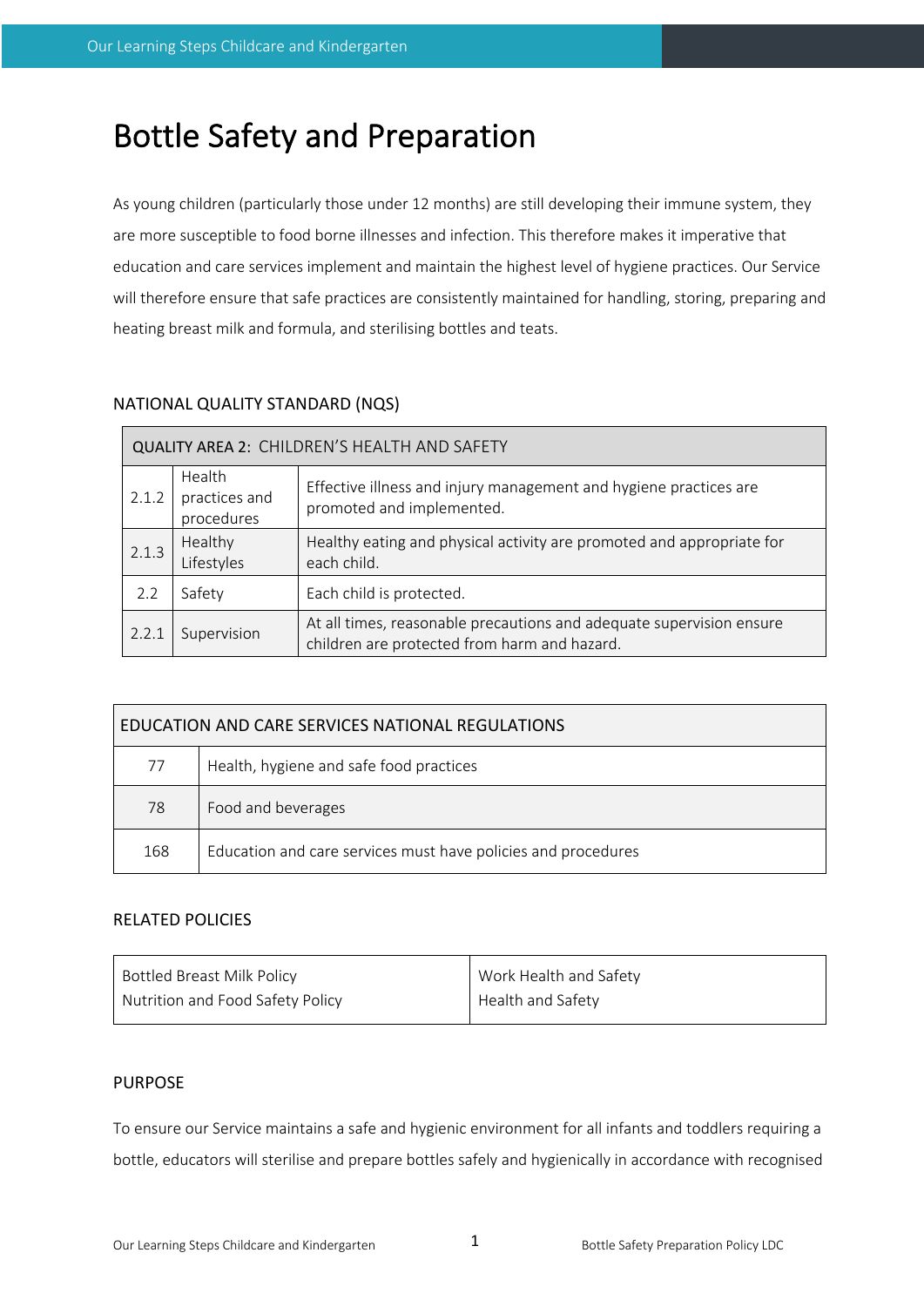guidelines and best practice. All educators preparing and/or handling bottles will have undergone training in safe food handling.

#### SCOPE

This policy applies to educators, staff, management, and visitors of the Service.

## IMPLEMENTATION

During their first year of life, babies are at their most vulnerable to viruses, bacteria, and parasitic infections, due to their immune system not yet being fully developed. Unsafe or careless food handling practices can therefore lead to anything from a mild attack of thrush to a more serious condition of gastroenteritis, all of which are similar to food poisoning and can cause vomiting and diarrhoea, and subsequent dehydration.

To ensure that bottles are consistently prepared in a safe and hygienic manner Educators will adhere to Service procedures at all times.

#### Management will ensure:

- That the Nominated Supervisor and Educators are aware of the procedures for sterilising bottles and teats, and preparing, heating, and storing bottles of formula and breast milk.
- Procedures for the safe sterilisation of bottles and teats are strictly adhered to.
- Procedures for the safe storage and heating of food provided in bottles are strictly adhered to.
- Infants over 6 months of age are given small amounts of cooled boiled water in addition to breastmilk or formula as required.
- Infants are given only breast milk, formula, or cooled boiled water: They are not given fruit juice in their bottle due to the increase risk of tooth decay.

## A Nominated Supervisor/ Responsible Person will:

- Ensure that Educators adhere to the procedures for sterilising bottles and teats, and preparing, heating, and storing bottles of formula and breast milk.
- Adhere to the procedure for the safe storage and heating of food provided in bottles.
- Provide infants over 6 months of age with small amounts of cooled boiled water in addition to breast milk or formula as required.
- Ensure infants are not given fruit juice in their bottle due to the increase risk of tooth decay.
- Ensure families are familiar with their responsibilities in accordance with this policy.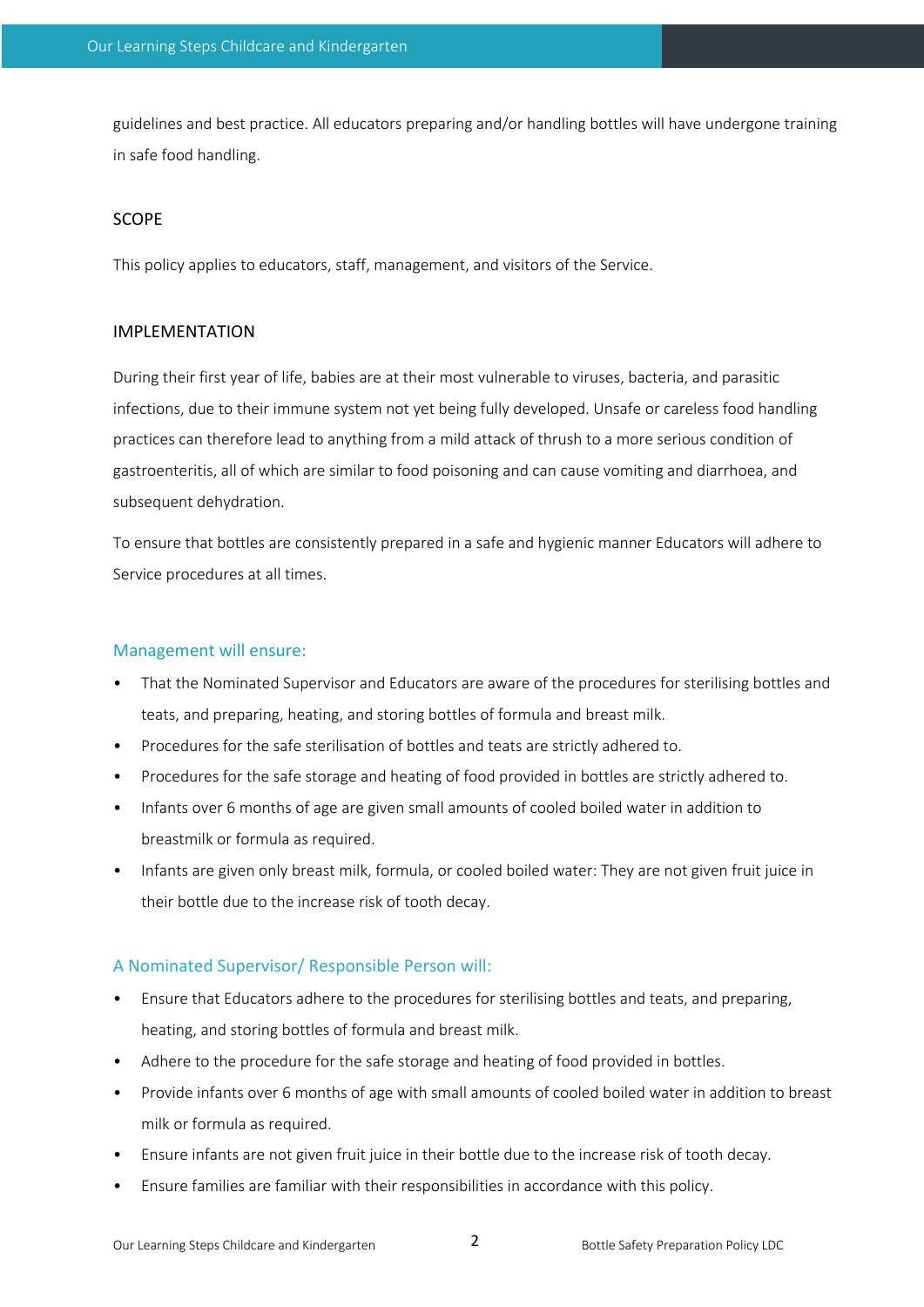# Educators will:

- Implement safe food handling practices.
- Store all bottles in an appropriate area for food preparation that complies with the food safety standards for kitchens and food preparation areas.
- Adhere to the procedure for the safe storage and heating of food provided in bottles.
- Provide infants over 6 months of age with small amounts of cooled boiled water in addition to breast milk or formula.
- Not give Infants fruit juice in their bottle due to risk of tooth decay.
- Ensure families are familiar with their responsibilities in accordance with this policy.

# Families will:

- Be informed during orientation that children's bottles must be clearly labelled with the child's name.
- Label bottles containing breast milk with the date of expression.
- Attempt to bring enough sterilised bottles each day to meet their child's requirements.
- Supply breast milk in multiple small quantities to prevent wastage.
- Bring pre measured amounts of formula in to the Service each day, so that the formula can be prepared as required. Container must be clearly labelled with the child's name.
- Provide labelled bottle(s) for use at the service for children having regular cow's milk in their bottles,
- Be encouraged to communicate regularly with educators about children's bottle and feeding requirements.
- Not put fruit juice in children's bottles.

# STERILISING BOTTLES, TEATS, AND DUMMIES

After sterilising any item for infants, it is important to remember not to touch any part that will go into the baby's mouth with your hands. Generally, all sterilising systems come with tongs for this purpose, which must also be sterilised with the items.

Always read and follow the manufacturer's instructions that come with the sterilising system and ensure that the recommended sterilising times are strictly adhered to.

Prior to using any sterilising system or device or removing items from a steriliser staff will wash their hands. This is the single most effective way of preventing the spread of infection.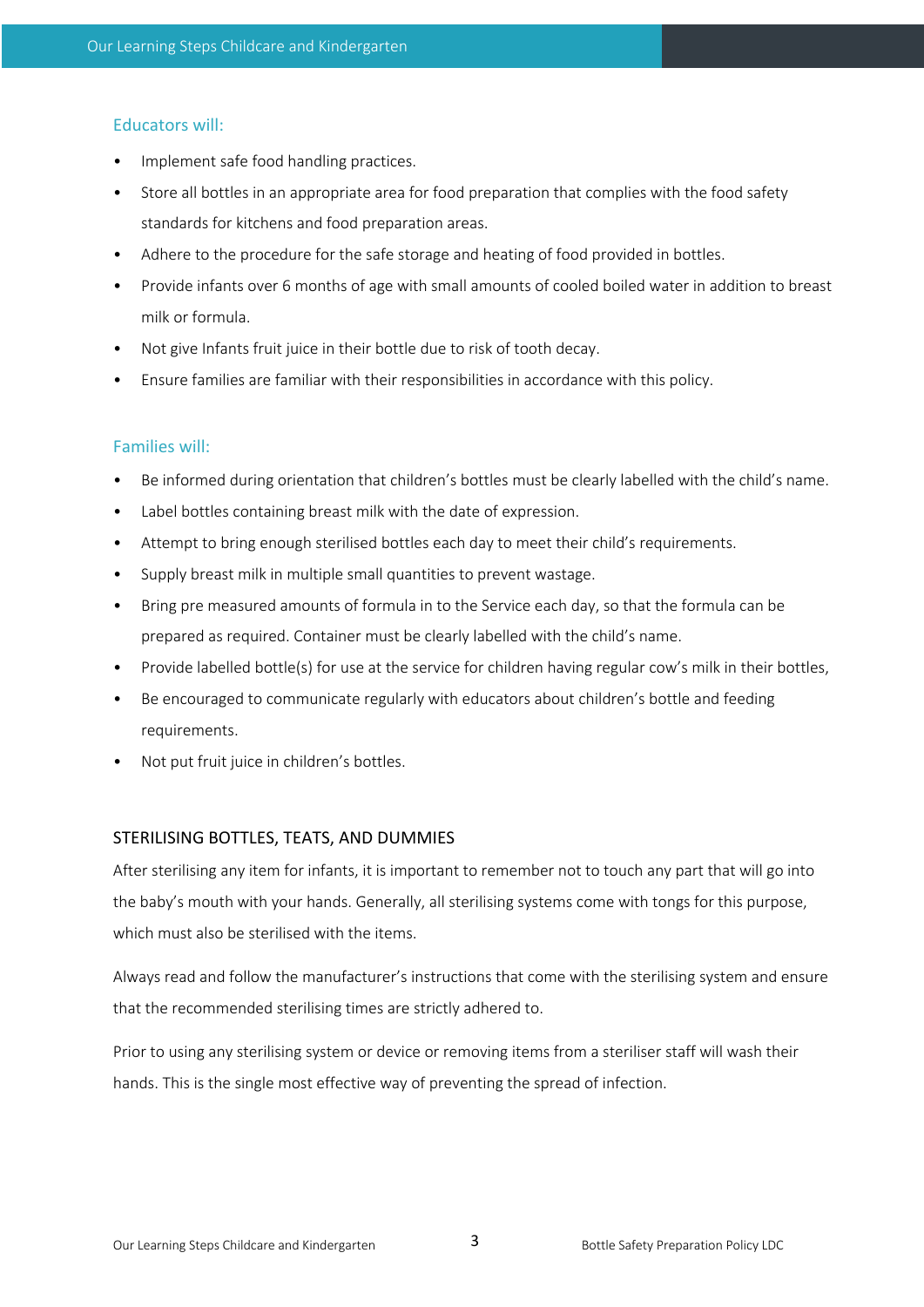## Steam Sterilising

- Electric steam sterilising is based on hospital methods and is quick and efficient, taking eight to twelve minutes plus cooling time. Care must be taken that only equipment that is safe to boil is sterilised in this manner. For example, some parts of breast pumps cannot be boiled. Bottles, teats and other items must be placed upside down and must have sufficient room (not touching any other item) to ensure they are fully sterilised.
- Microwave steamers take around five to eight minutes to work, plus cooling time. Note that metal utensils cannot be used in microwaves. Where possible leave the lid on the steriliser until it has cooled sufficiently to prevent steam burns. If using a microwave for sterilising, ensure that a purpose designed sterilisation container is being used.

## Boiling

• Most bottle-feeding equipment must be boiled for at least 10 minutes. Ensure the pot you use is large enough for all bottles to be completely submerged and use the pot exclusively for sterilising. Be aware that teats that are frequently boiled become sticky and may need to be replaced more frequently than if using other sterilisation methods.

## Chemical Sterilising

- Chemical sterilisation is achieved using cold water and a non-toxic liquid or tablet that is added to cold water to create a sterilising solution that is highly effective in killing bacteria. It is extremely safe to use and can be applied to the skin or even swallowed with no harmful effects. Educators need to check that there are no air bubbles left in the bottles to ensure complete sterilisation.
- Always read the manufacturer's instructions to ensure the solution is mixed correctly and items are left in the solution for the required amount of time: Generally, they are sterile after half an hour and can be safely left in the solution for up to 24 hours. The solution must be changed daily.
- Avoid leaving sterilised empty bottles out on work surfaces as they will quickly lose their sterility. Ideally, sterilisers have built-in storage facilities and bottles can be removed when required.

*Note: Dishwashers can be used to clean bottles and equipment, but these items must still be sterilised – the dishwasher does not sterilise.*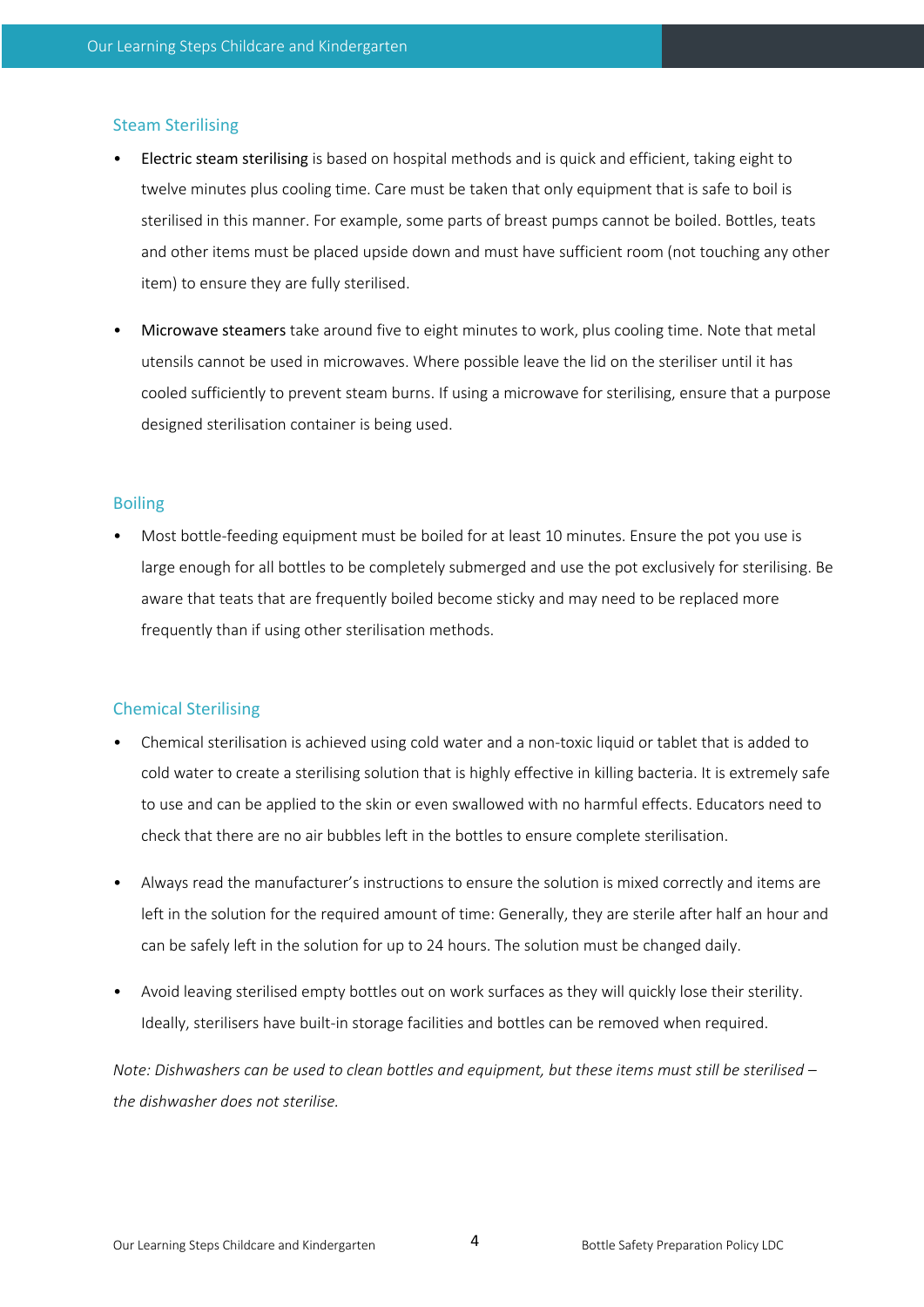## Storing Sterilised Bottles

If not using sterilised bottles immediately, care needs to be taken to store them correctly to avoid them coming into contact with bacteria.

- Ensure your hands and the work bench are clean.
- Using sterile tongs, place the teat 'upside-down' in the bottle, and place the sterilised cap and lid on the bottle.
- Store bottles in a clean place away from dust.
- If not used within 24 hours sterilised bottles should be sterilised again before use.

#### PREPARING FORMULA – WHEN USING WATER NOT SUPPLIED BY PARENT

#### Before preparing formula:

- Ensure your hands and the work bench are clean.
- Boil water and leave to cool for approximately 30 minutes. This will ensure that the water is not too hot (70°C is the best temperature to prepare formula as it will dissolve easily).

#### STORING BREASTMILK AND FORMULA

Infants' bottles – with EBM or formula – brought to the Service must be stored and heated correctly to ensure the milk remains safe and suitable for consumption. Incorrect handling methods can result in the milk becoming potentially hazardous.

## Storing Breast Milk

Expressed breast milk (into a clean sterile container) should be date labeled (date of expression) and refrigerated at 4º C or lower at the back of the fridge where it is coldest. Breast milk that will not be used within two days should be frozen. · If the baby has begun feeding, any unused breast milk should be discarded· Tips for parents: Breast milk should be transported to childcare in an esky with a freezer brick, and placed immediately in the back of the refrigerator upon arrival.

#### Frozen breast milk

Frozen breast milk can be kept for 2 weeks in the freezer compartment of a one door refrigerator, or 3 months in a freezer section of a fridge with separate door.

If some milk has thawed it should be used within 24 hours. Do not refreeze it.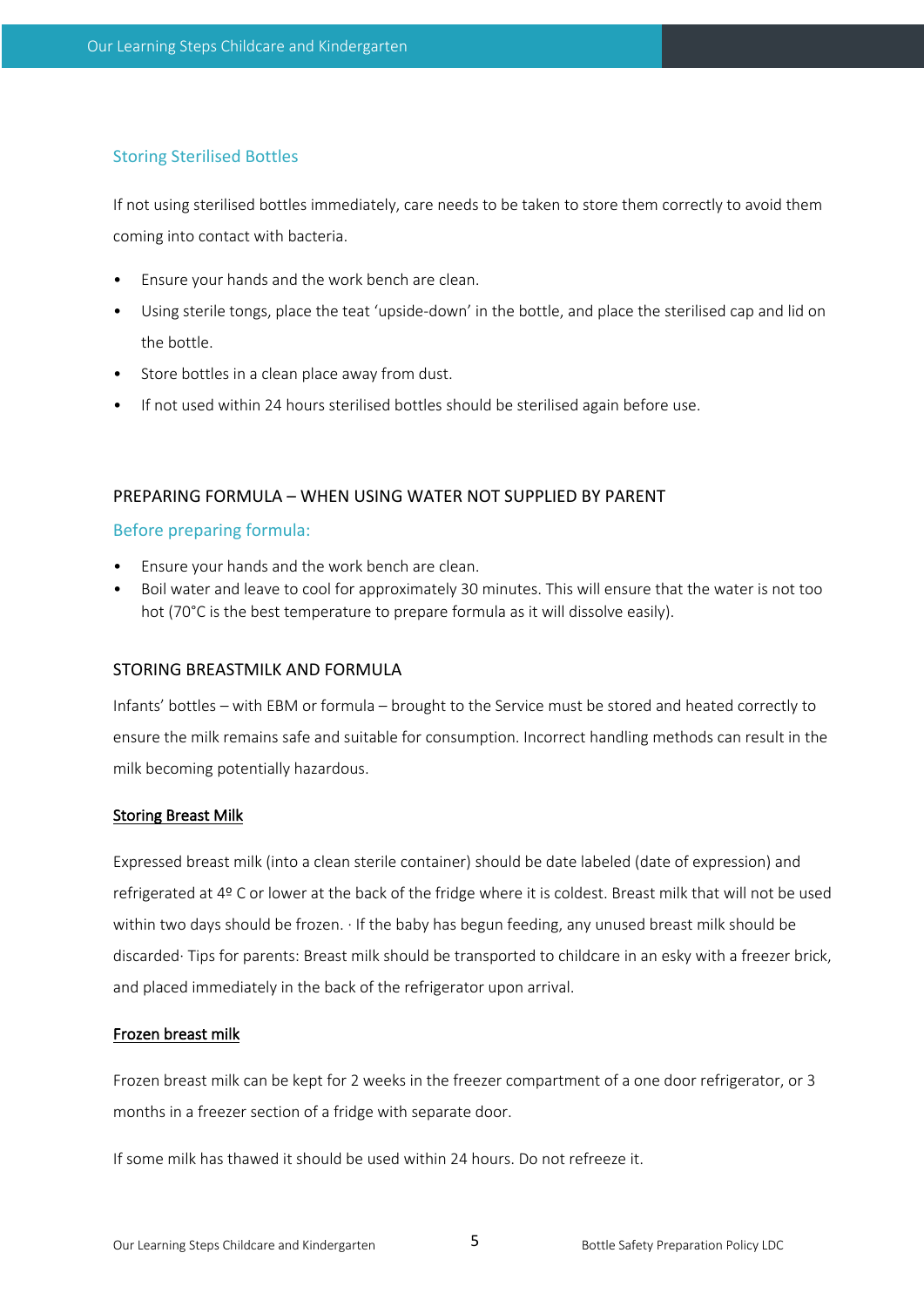Tips for parents: Breast milk should be transported to childcare in an esky with a freezer brick, and placed immediately in the back of the refrigerator upon arrival (or in the freezer if still frozen and to remain so).

#### Thawing frozen breast milk

Breast milk can be thawed in the fridge or at room temperature in a warm water bath/bottle warmer. · Breast milk that has been thawed in the fridge but not warmed should be used within 24 hours, and should not be refrozen.

Breast milk that has been thawed outside the fridge in warm water can be used immediately, or stored in the fridge for up to 4 hours.

#### Warming Breast Milk

Breast milk should NEVER be microwaved. It destroys the immunological properties in the breast milk. · Breast milk should be warmed by standing the bottle in warm water. · Bottle warmers can be used, but they must have a thermostat control. Bottles should only be warmed in this way for less than 10 minutes. · Before giving the child a drink from the bottle: - put the teat/bottle top back on, and invert the bottle at least 10 times - make sure the breast milk is cool to touch - test by placing several drops on the back of the hand.

## Recommended procedures for storing, thawing and warming of infant formula

## Storing Infant Formula

Pre-prepared Infant formula should be named and date labelled and stored immediately in the Service at the back part of the fridge where it is coldest (not in the fridge door where it is warmer).

Discard the contents of partially used bottles after 1 hour. Reusing half empty bottles is risky once they have been heated and sucked on. Throw out any unused formula after 24 hours.

Tips for parents: the safest way to transport formula is to take the cooled, boiled water and the powdered formula in separate containers and mix them when needed. When it is necessary to transport prepared formula (or expressed breast milk) it must be icy cold when leaving home and be carried in an insulated pack to keep it cold.

#### Heating Infant formula

• Microwaving infant formula is not recommended by the NHMRC for safety reasons, they do not heat the milk evenly and may create hot spots in the milk which could burn the baby's mouth.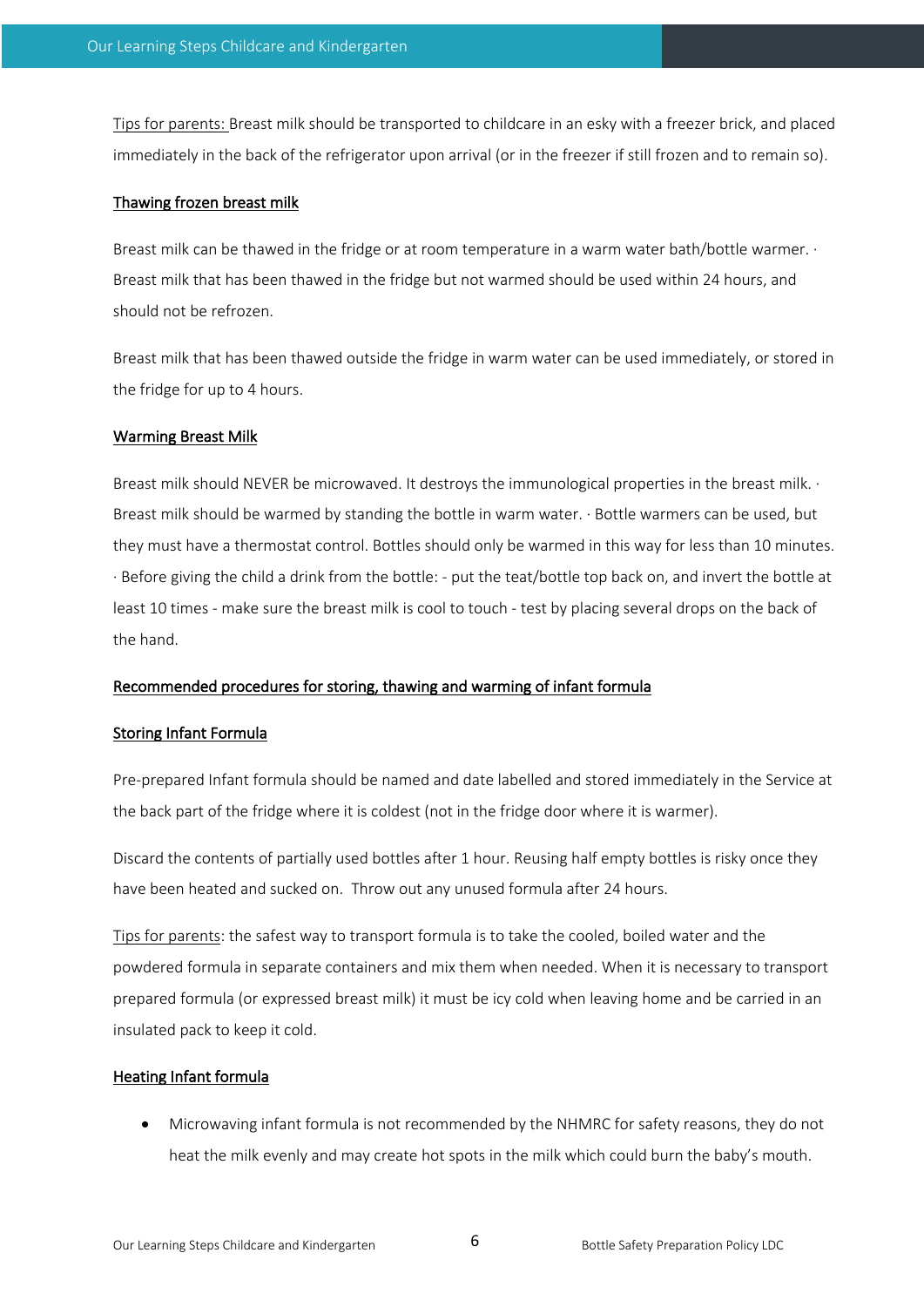- Formula should be warmed by standing the bottle in warm water (not boiling).
- Bottle warmers can be used, but they must have a thermostat control.
- Bottles should only be warmed for less than 10 minutes.

If the centre decides to use a microwave to warm formula (i.e. breast milk should not be microwaved), the following guidelines are recommended to minimise the risk of hot spots and overheating:

- Make sure the bottle is microwave-safe.
- Make sure there is at least 120 mls of formula in the bottle (otherwise it will overheat).
- If pre-prepared, heat only cold formula straight from the refrigerator.
- Always stand the bottle upright.
- Always take off all the teat/bottle top assembly and leave these outside the microwave.
- Do not use microwave ovens with a wattage over 700W.
- For a 120 ml size bottle use high setting and heat for less than 30 seconds.
- For a 240 ml size bottle use high setting and heat for less than 45 seconds.
- Before giving the child a drink from the bottle:
- put the teat/bottle top back on, and invert the bottle at least 10 times
- let the bottle sit for 1-2 minutes before testing the temperature, as the formula can keep heating even though the microwave has finished
- make sure formula is cool to touch test by placing several drops on the back of the hand or wrist.

#### Source

Australian Children's Education & Care Quality Authority. (2014).

Australian Government National Health and Medical Research Council. (2013). Eat for health: Infant feeding guidelines: Information for health workers.

https://www.eatforhealth.gov.au/sites/default/files/files/the\_guidelines/n56b\_infant\_feeding\_summary\_130808.pdf

Child and Youth Health www.cyh.com.au

Bottle Feeding (Children's Youth and Women's Health Service, 2008)

National Health and Medical Research Council. (2012). *Staying healthy: Preventing infectious diseases in early childhood education and care services.* 

NSW Ministry of Health. (2014). Caring for children birth to 5 years: Food, nutrition and learning experiences. https://www.health.nsw.gov.au/heal/Publications/caring-for-children-manual.pdf

Safe Food and Health Service Executive. (2013). How to prepare your baby's bottle